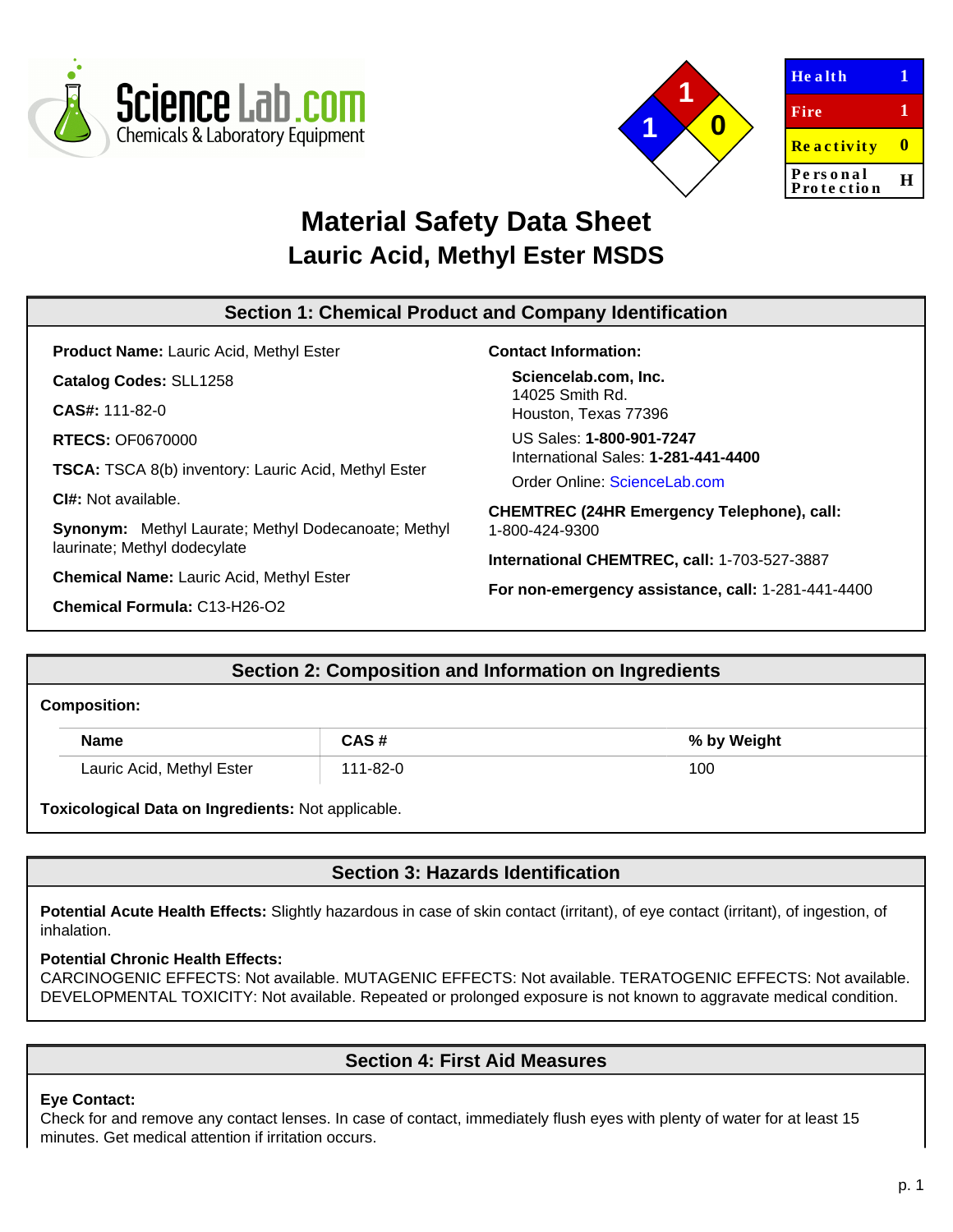Skin Contact: Wash with soap and water. Cover the irritated skin with an emollient. Get medical attention if irritation develops.

**Serious Skin Contact:** Not available.

## **Inhalation:**

If inhaled, remove to fresh air. If not breathing, give artificial respiration. If breathing is difficult, give oxygen. Get medical attention.

**Serious Inhalation:** Not available.

## **Ingestion:**

Do NOT induce vomiting unless directed to do so by medical personnel. Never give anything by mouth to an unconscious person. If large quantities of this material are swallowed, call a physician immediately. Loosen tight clothing such as a collar, tie, belt or waistband.

**Serious Ingestion:** Not available.

# **Section 5: Fire and Explosion Data**

**Flammability of the Product:** May be combustible at high temperature.

**Auto-Ignition Temperature:** Not available.

**Flash Points:** CLOSED CUP: 113°C (235.4°F). OPEN CUP: 125°C (257°F).

**Flammable Limits:** Not available.

**Products of Combustion:** These products are carbon oxides (CO, CO2).

## **Fire Hazards in Presence of Various Substances:**

Slightly flammable to flammable in presence of open flames and sparks, of heat. Non-flammable in presence of shocks.

## **Explosion Hazards in Presence of Various Substances:**

Risks of explosion of the product in presence of mechanical impact: Not available. Risks of explosion of the product in presence of static discharge: Not available.

#### **Fire Fighting Media and Instructions:**

SMALL FIRE: Use DRY chemical powder. LARGE FIRE: Use water spray, fog or foam. Do not use water jet.

**Special Remarks on Fire Hazards:** Not available.

**Special Remarks on Explosion Hazards:** Not available.

## **Section 6: Accidental Release Measures**

**Small Spill:** Absorb with an inert material and put the spilled material in an appropriate waste disposal.

#### **Large Spill:**

Absorb with an inert material and put the spilled material in an appropriate waste disposal. Finish cleaning by spreading water on the contaminated surface and allow to evacuate through the sanitary system.

# **Section 7: Handling and Storage**

#### **Precautions:**

Keep away from heat. Keep away from sources of ignition. Empty containers pose a fire risk, evaporate the residue under a fume hood. Ground all equipment containing material. Do not breathe gas/fumes/ vapor/spray. Keep away from incompatibles such as oxidizing agents, alkalis.

#### **Storage:**

Keep container tightly closed. Keep container in a cool, well-ventilated area. Do not store above 8°C (46.4°F). Refrigerate.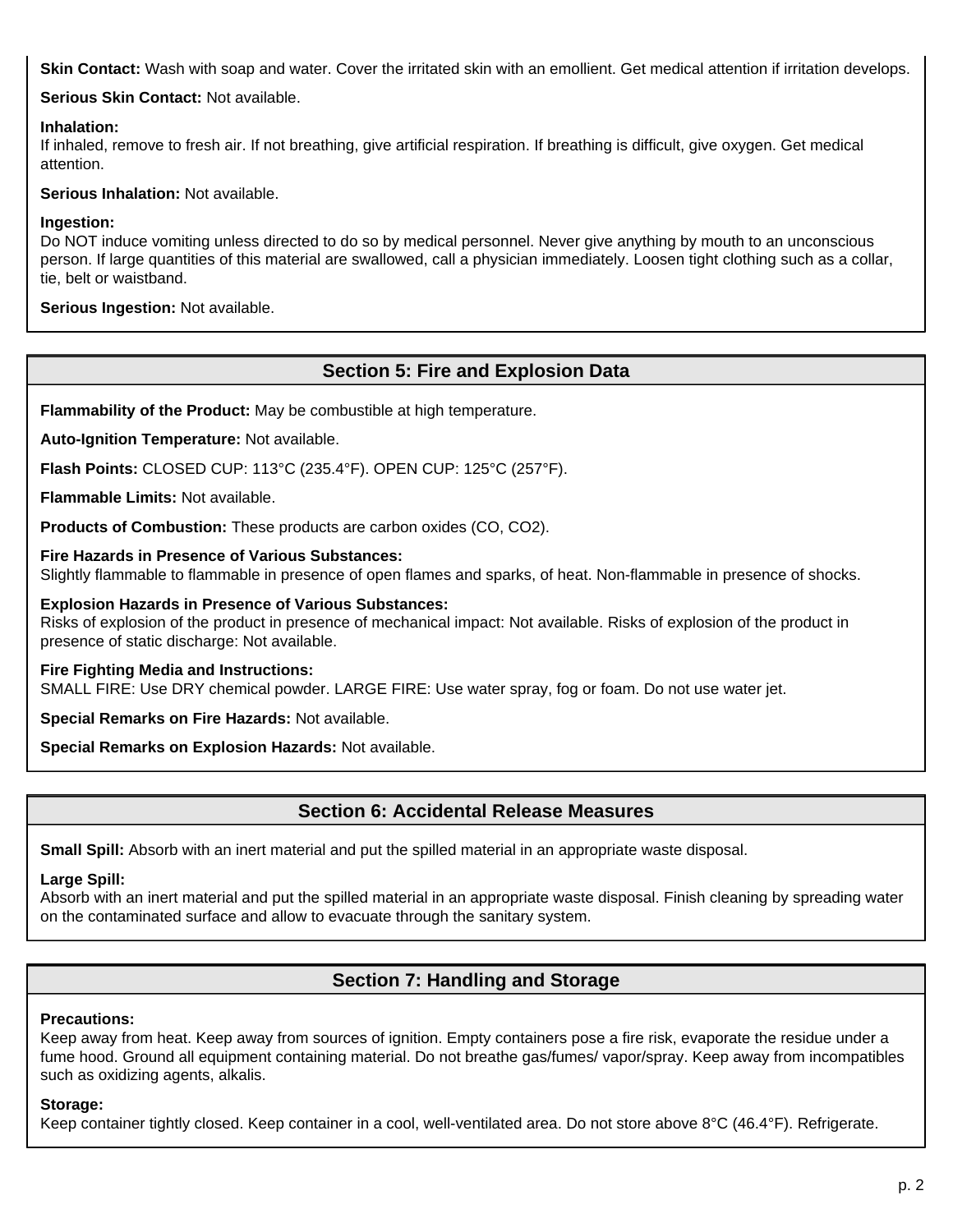# **Section 8: Exposure Controls/Personal Protection**

## **Engineering Controls:**

Provide exhaust ventilation or other engineering controls to keep the airborne concentrations of vapors below their respective threshold limit value. Ensure that eyewash stations and safety showers are proximal to the work-station location.

**Personal Protection:** Splash goggles. Synthetic apron or lab coat. Gloves (impervious).

## **Personal Protection in Case of a Large Spill:**

Splash goggles. Full suit. Vapor respirator. Boots. Gloves. A self contained breathing apparatus should be used to avoid inhalation of the product. Suggested protective clothing might not be sufficient; consult a specialist BEFORE handling this product.

**Exposure Limits:** Not available.

## **Section 9: Physical and Chemical Properties**

**Physical state and appearance:** Liquid.

**Odor:** Fatty, floral odor reminiscent of wine

**Taste:** Fatty

**Molecular Weight:** 214.35 g/mole

**Color:** Colorless.

**pH (1% soln/water):** Not applicable.

**Boiling Point:** 267°C (512.6°F)

**Melting Point:** 5.2°C (41.4°F)

**Critical Temperature:** Not available.

**Specific Gravity:** 0.8702 (Water = 1)

**Vapor Pressure:** 0 kPa (@ 20°C)

**Vapor Density:** Not available.

**Volatility:** Not available.

**Odor Threshold:** Not available.

**Water/Oil Dist. Coeff.:** The product is more soluble in oil; log(oil/water) = 5.4

**Ionicity (in Water):** Not available.

**Dispersion Properties:** See solubility in water, diethyl ether, acetone.

## **Solubility:**

Soluble in diethyl ether, acetone. Insoluble in cold water, hot water.

# **Section 10: Stability and Reactivity Data**

**Stability:** The product is stable.

**Instability Temperature:** Not available.

**Conditions of Instability:** Excess heat, incompatible materials

**Incompatibility with various substances:** Reactive with oxidizing agents, alkalis.

**Corrosivity:** Not available.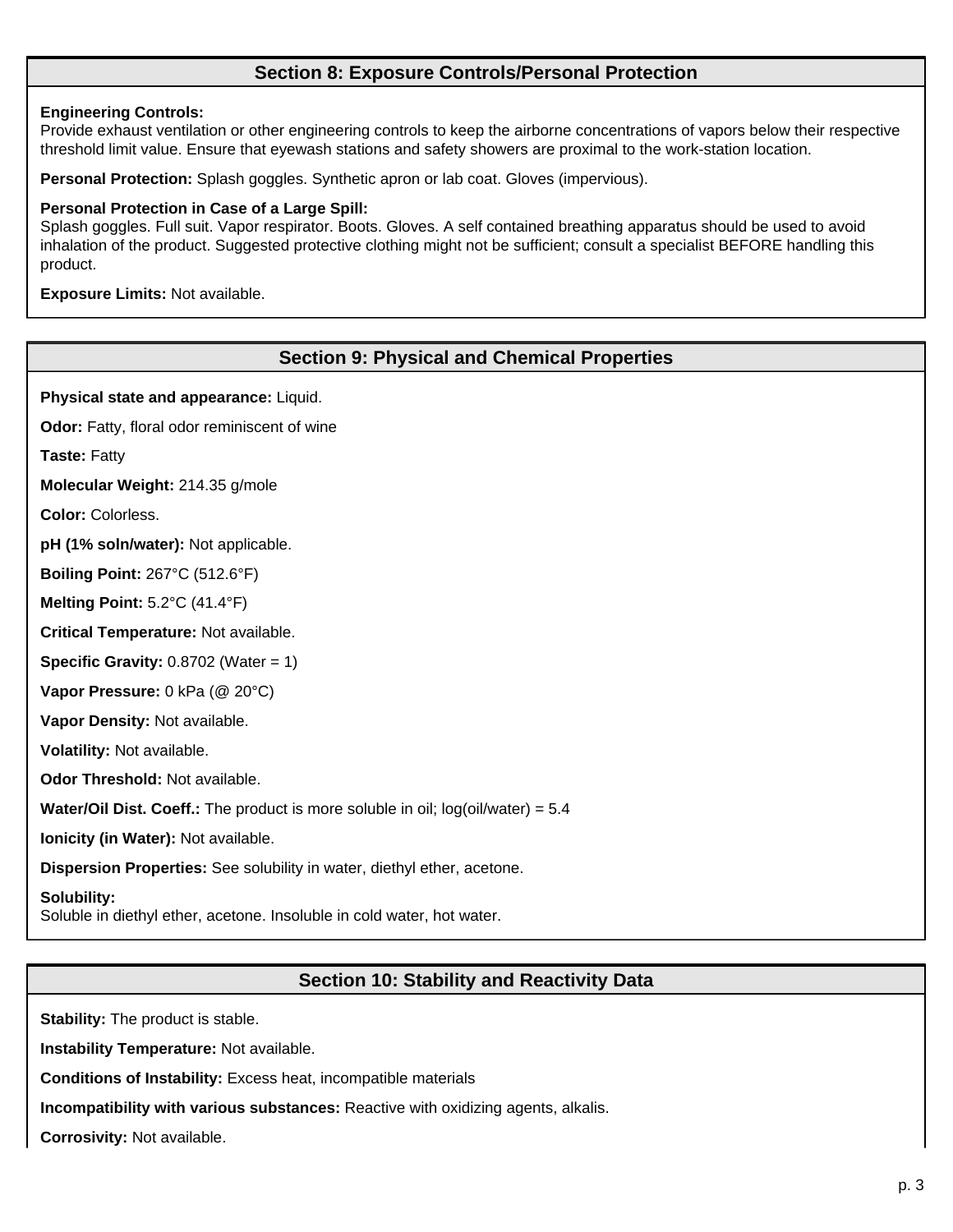**Special Remarks on Reactivity:** Not available.

**Special Remarks on Corrosivity:** Not available.

**Polymerization:** Will not occur.

# **Section 11: Toxicological Information**

**Routes of Entry:** Absorbed through skin. Eye contact. Inhalation. Ingestion.

#### **Toxicity to Animals:**

LD50: Not available. LC50: Not available.

**Chronic Effects on Humans:** Not available.

**Other Toxic Effects on Humans:** Slightly hazardous in case of skin contact (irritant), of ingestion, of inhalation.

**Special Remarks on Toxicity to Animals:** Not available.

**Special Remarks on Chronic Effects on Humans:** Not available.

## **Special Remarks on other Toxic Effects on Humans:**

Acute Potential Health Effects: Skin: May cause skin irritation. Eyes: May cause eye irritation. Inhalation: Inhalation mist or vapor may cause respiratory tract irritation. Ingestion: May cause digestive tract irritation. The toxicological properties of this substance have not been fully investigated.

# **Section 12: Ecological Information**

**Ecotoxicity:** Not available.

**BOD5 and COD:** Not available.

**Products of Biodegradation:**

Possibly hazardous short term degradation products are not likely. However, long term degradation products may arise.

**Toxicity of the Products of Biodegradation:** The product itself and its products of degradation are not toxic.

**Special Remarks on the Products of Biodegradation:** Not available.

# **Section 13: Disposal Considerations**

#### **Waste Disposal:**

Waste must be disposed of in accordance with federal, state and local environmental control regulations.

# **Section 14: Transport Information**

**DOT Classification:** Not a DOT controlled material (United States).

**Identification:** Not applicable.

**Special Provisions for Transport:** Not applicable.

# **Section 15: Other Regulatory Information**

**Federal and State Regulations:** TSCA 8(b) inventory: Lauric Acid, Methyl Ester

**Other Regulations:** EINECS: This product is on the European Inventory of Existing Commercial Chemical Substances.